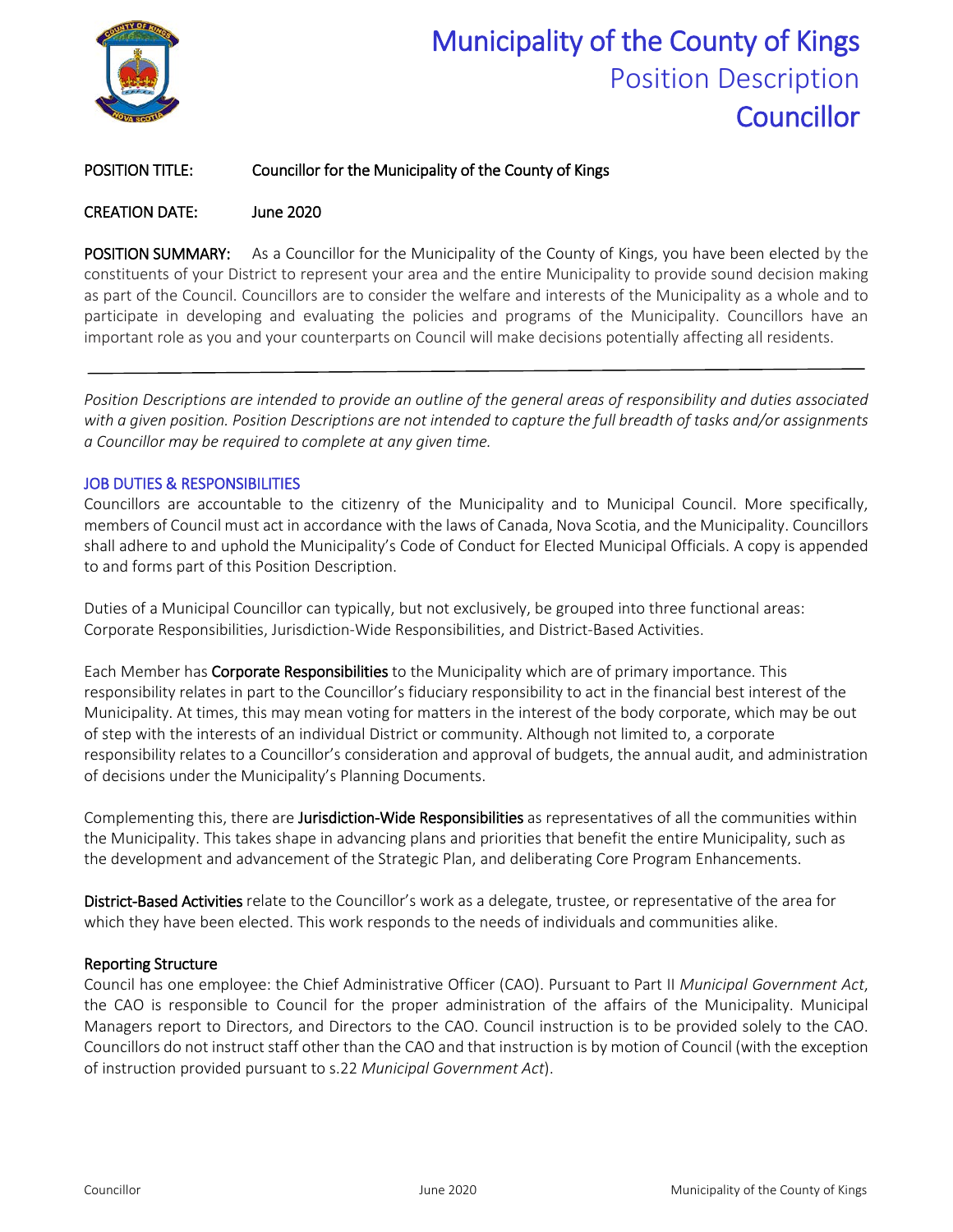#### Legislative Functions

Decisions of Council are mainly operationalized through Council's passage of resolutions (motions), Policies, and By-laws. Resolutions tend to be related to certain specific one-time decisions that the CAO is not otherwise permitted to operationalize, or decisions that are set out in a Policy or By-law as being a direct responsibility of Council.

Policies typically authorize the CAO to operationalize routine matters as of right, while By-laws are enacted by Council to cover substantive areas of public (municipal) policy. Council's role in this regard normally involves requesting reports and information to be reviewed, considering the contents of said report, and rendering an informed and evidenced-based decision on the adoption of a resolution, Policy, or By-law.

#### Strategic Decision Making through Council, Committee of the Whole, and Committee Meetings

- All Members of Council shall play an active role in assessing and supporting the Municipality's Strategic Plan, including the Vision, Mission, and Key Strategic Priorities.
- Councillors shall participate in the administration of particular grant programs, including the Councillor Grants to Organizations.
- The Municipality currently holds Committee of the Whole and Council meetings monthly. Councillors are expected to attend all meetings of Council and Committee of the Whole (COTW).
- Special meetings to address budgets, or other time-sensitive items are held as needed.

#### Community Engagement, Events and Consultation

- Councillors are representatives of their Districts and are often called upon to attend a wide variety of community events and engagement opportunities. Each year Councillors will be requested to attend particular events hosted by the Municipality including the volunteer celebration and awards, planning meetings in their District (Public Information Meetings), District-specific meetings (Community Conversations), and Remembrance Day celebrations.
- The Municipality of the County of Kings encourages Councillors to engage with residents at internally or externally organized events.
- There may be a requirement for a Councillor to Chair a Council or Committee meeting in the absence of the Mayor or Deputy Mayor.
- All Members of Council have an important role in supporting the advocacy work of the Municipality, particularly with other levels of government and community organizations.

#### Meeting Preparation

Every Councillor will be appointed to Committees of Council, Intermunicipal Service Corporations, and/or Committees and Boards of external organizations. Most meetings are held monthly or quarterly and vary between daytime and evening sessions. A comprehensive listing of Committees to which Members of Council may be appointed can be found [here.](https://www.countyofkings.ca/government/committees.aspx)

- Councillors must be prepared for every meeting they attend. This may include, but is not limited to:
	- Submitting items for inclusion on Council or Committee Agendas;
	- Reading of Meeting Package as released;
	- Becoming familiar with any items to be discussed;
	- Research and discussions with staff for clarification; and
	- Preparation of speaking points and questions.
- Councillors are expected to attend all meetings of Council and the Committees to which they have been appointed. Per s.17(4) *MGA*, any Member of Council who, without leave of the Council, is absent from three consecutive regular meetings ceases to be qualified to serve as a Member of Council.
	- Councillors may attend meetings of Villages (within or outside of their District) or community organizations of interest.
	- Members of Council may assume the duties of another Member who is on leave.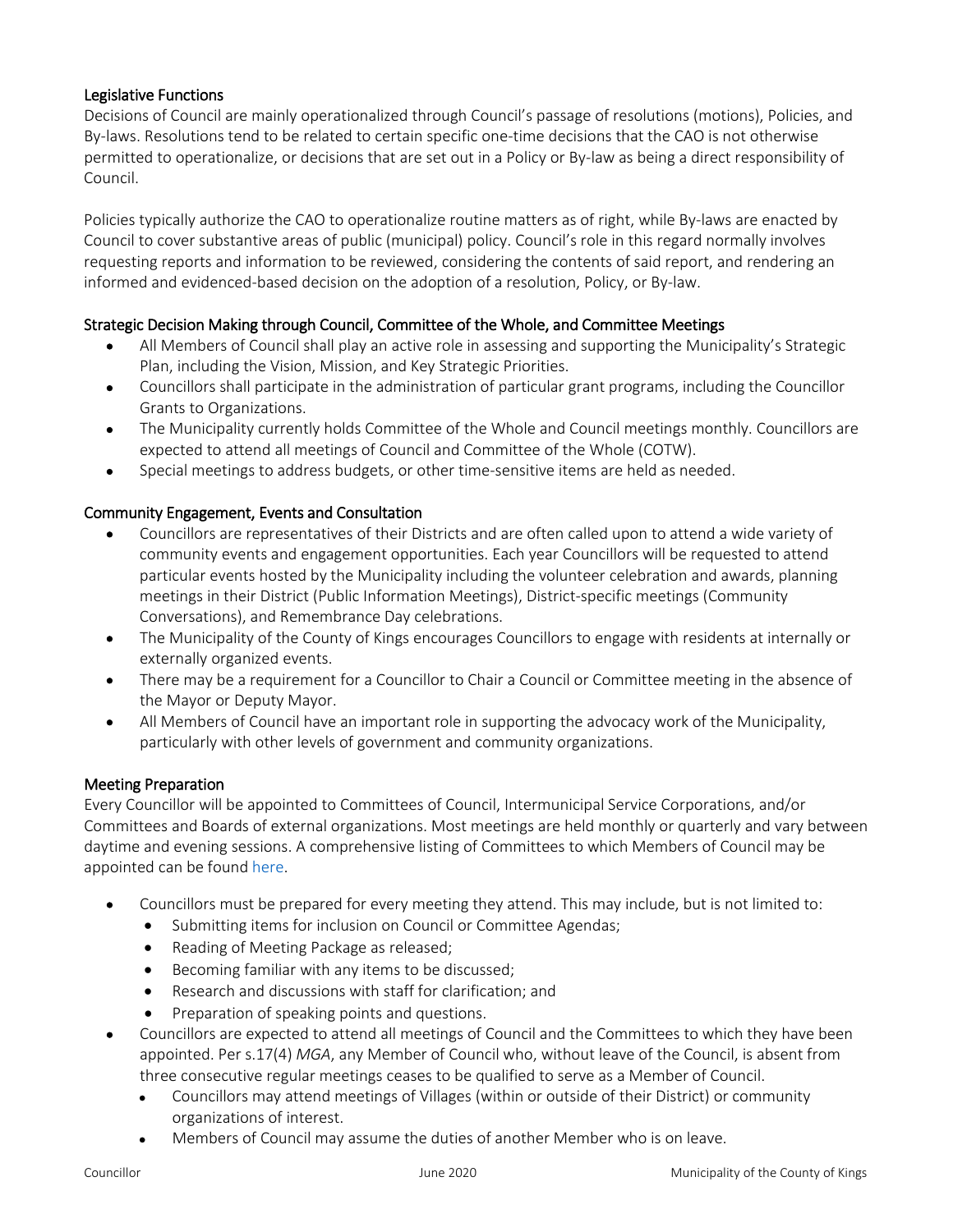#### Training, Conferences, and Research

- Members of Council will have the opportunity to attend conferences hosted by organizations such as the Nova Scotia Federation of Municipalities (Fall and Spring), the Federation of Canadian Municipalities, and others specific to topic areas.
- In supporting the decision making duties of Council and committees, Councillors may undertake independent research on topics of interest that relate to current or future projects within the Municipality.

#### **Travel**

- Amount of travel for each Councillor is dependent on which District they represent and the number and location of Committee meetings to which the Councillor is assigned.
- Councillors may be requested to travel to meet with individual constituents.

#### Working with Constituents

- Constituents will reach out to Councillors for a wide variety of reasons. Some examples may include:
	- Questions and concerns regarding Municipal operations;
	- Questions and concerns regarding other government operations;
	- Requesting support to advocate on behalf of the individual or group; and
	- Requesting support for community groups.
- Reaching out to and liaising with other levels of government and partners to help attain information for or advocate on behalf of a constituent;
- Provide assistance in navigating Municipal By-laws and Polices

#### DUTIES OF DEPUTY MAYOR

A Deputy Mayor is selected by Council from amongst all Councillors for a term that is determined at the time of appointment. Per s.16 *MGA*, the Deputy Mayor acts in the absence or inability of the Mayor, or in the event the office of Mayor being vacant. The Deputy Mayor has all the power and authority of the Mayor when acting in that capacity.

The Deputy Mayor is regularly called on to Chair meetings of Council and Committee of the Whole. Other duties include periodically acting in the ceremonial role of the Mayor, and in the administrative functions of developing agendas, signing cheques, Agreements, By-laws, and minutes of meetings which they chaired.

#### **LEGISLATION**

Notwithstanding other statutory responsibilities, the following summarizes Councillor responsibilities under two important Provincial Statutes: *Municipal Government Act* and *Municipal Conflict of Interest Act.*

#### Municipal Government Act

*[Municipal Government Act](https://nslegislature.ca/sites/default/files/legc/statutes/municipal%20government.pdf)* (MGA) is the legislation that allows municipalities to operate. It is the guiding document for all municipalities. The following sections of the MGA specifically relate to a Councillor as an individual, and requirements on the role of a Councillor:

- s. 14 Powers of council
- s. 16 Deputy mayor deputy warden
- s. 17 Mayor or councillor resignation
- s. 18 Employment restrictions for former council member
- s. 19 Council Meetings
- s. 20 Quorum of Council
- s. 21 Voting at a Council Meeting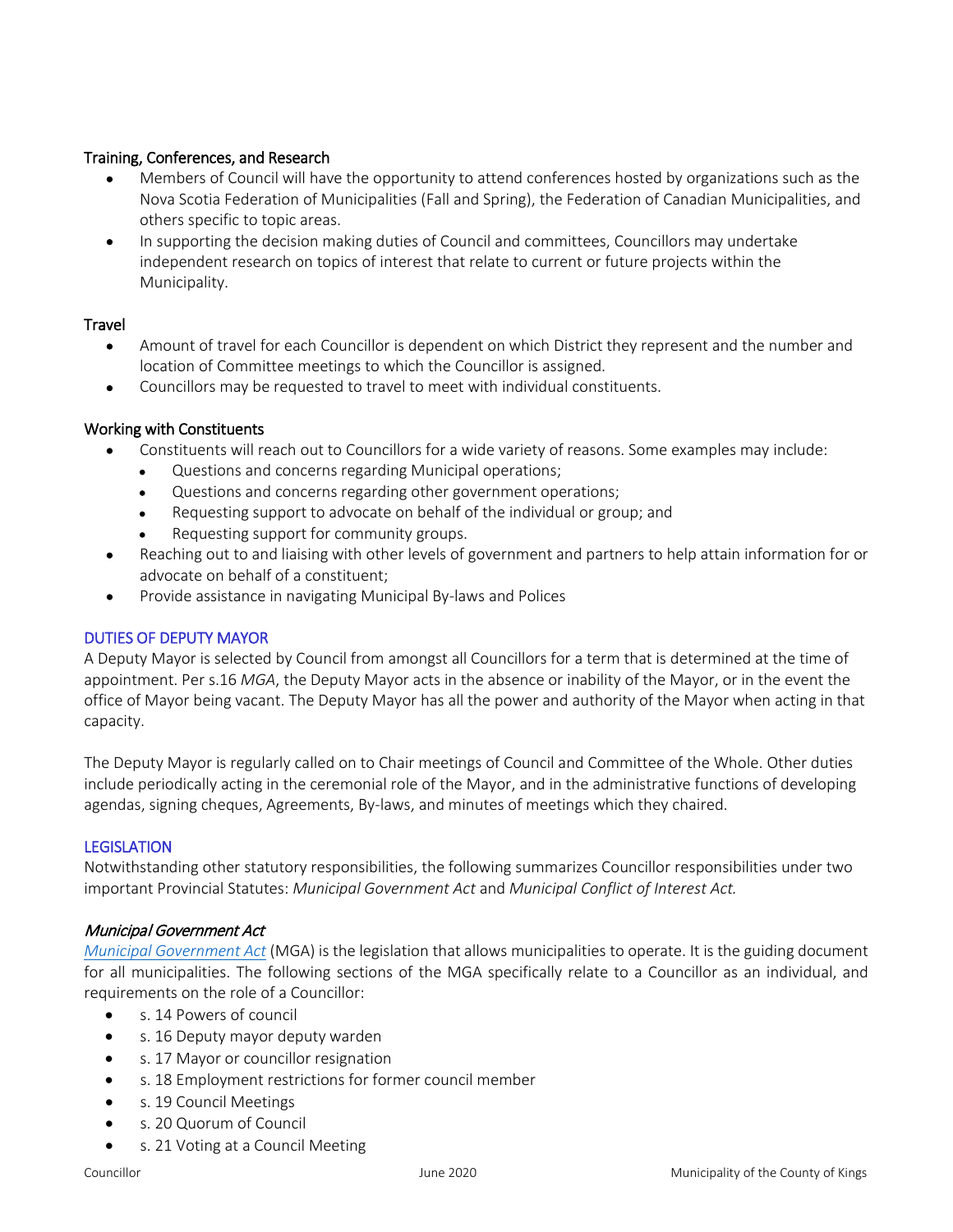- s. 22 Open Meetings and Exceptions
- s. 23 Council may make policies
- s. 24 Standing, special and advisory committees
- s. 30 Council and chief administrative officer relationship

#### Municipal Conflict of Interest Act

All elected officials shall inform themselves and understand of the requirements under the *[Municipal Conflict of](https://nslegislature.ca/sites/default/files/legc/statutes/municipal%20conflict%20of%20interest.pdf)  [Interest Act](https://nslegislature.ca/sites/default/files/legc/statutes/municipal%20conflict%20of%20interest.pdf)*.

#### REQUIRED QUALIFICATIONS AND TRAINING

### Qualifications Required Under the Municipal Elections Act

#### Eligibility as councillor

17 (1) *Except as otherwise provided in this Act, every person shall be qualified to be elected as councillor who*

*(a) is a Canadian citizen of the full age of eighteen years at the time of nomination;*

*(b) has been ordinarily resident in the municipality or in an area annexed to the municipality for a period of six months preceding nomination day, and continues to so reside;*

*(c) has obtained a certificate in the prescribed form from the clerk, treasurer, collector or other official having knowledge of the facts that, as of nomination day, the charges that are liens on the*  person's property and the taxes due to the municipality by the person have been fully paid or all *instalments or interim payments that are due as of nomination day have been paid; and (d) is not disqualified under this Act.*

(2) *A councillor who is otherwise qualified shall be eligible for re-election.* 

#### Education and Experience

Although no formal training or experience is required, there are multiple opportunities to learn more about municipal government through the Nova Scotia Federation of Municipalities, online learning through various universities, and through staff presentations.

#### Knowledge, Skills, Abilities

It is important to note that Councillors come from all walks of life and may have very different skill sets. Some knowledge, skills, and abilities may be brought to the Council table at the beginning of the term, while some may be developed over time.

- Exceptional customer service/relationship skills;
- Superior organizational, analytical, research, problem solving and decision making skills;
- Ability to work well in a team environment;
- Ability to formulate and present informed opinions;
- Public speaking;
- Knowledge and understanding of rules of order.

[Policy FIN-05-002: Council and Committee Remuneration](https://www.countyofkings.ca/upload/All_Uploads/Council/policies/Finance/FIN-05-002%20Council%20and%20Committee%20Remuneration.pdf) defines remuneration for Councillors. Other benefits are available.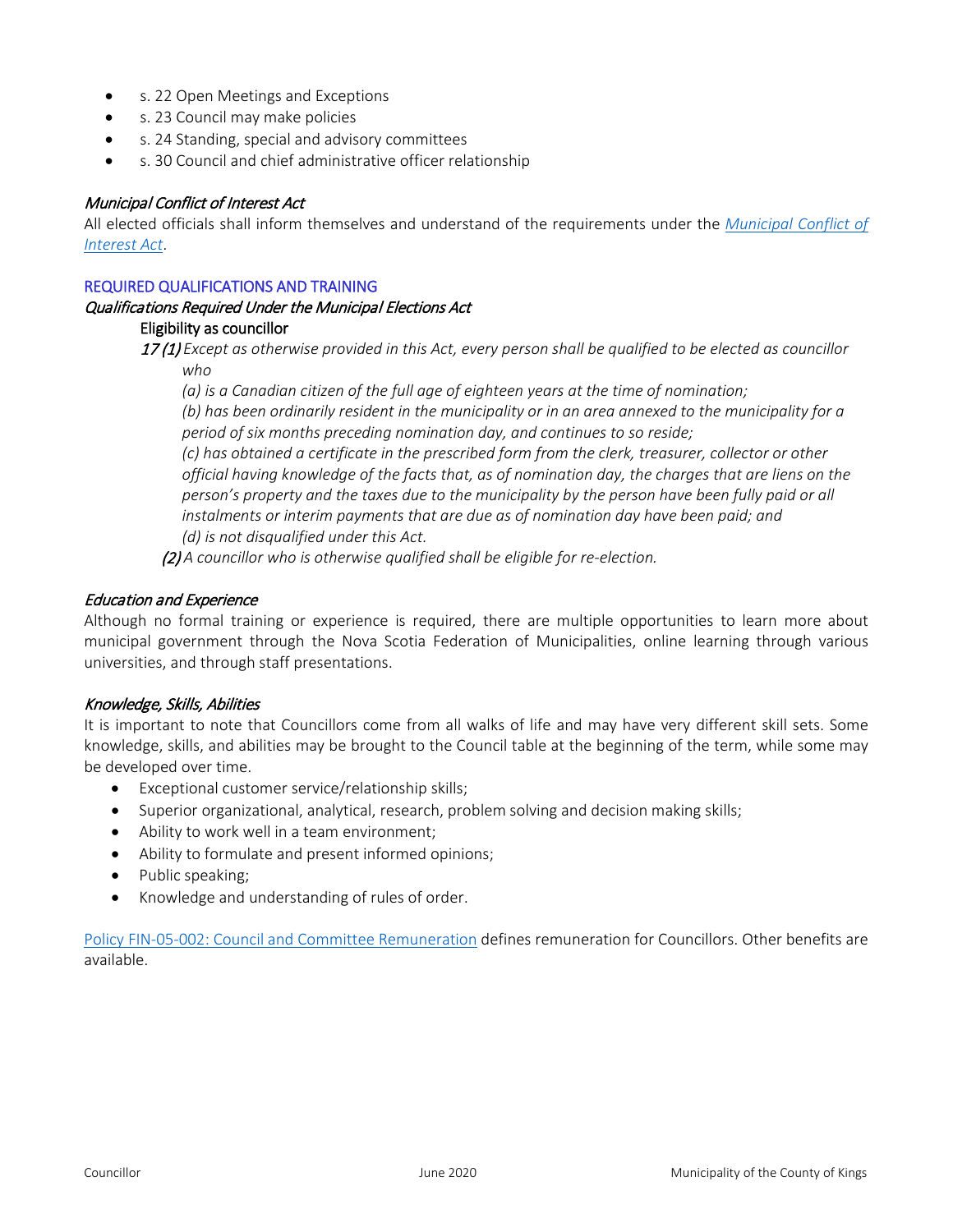#### APPENDIX A: MEETING SCHEDULE

#### Current to June 2020

| Meeting                | Recurrence                    | Time    |
|------------------------|-------------------------------|---------|
| Council                | First Tuesday of Each Month   | Evening |
| Committee of the Whole | Third Tuesday of Each Month   | Davtime |
|                        | Second Thursday of Each Month | Evening |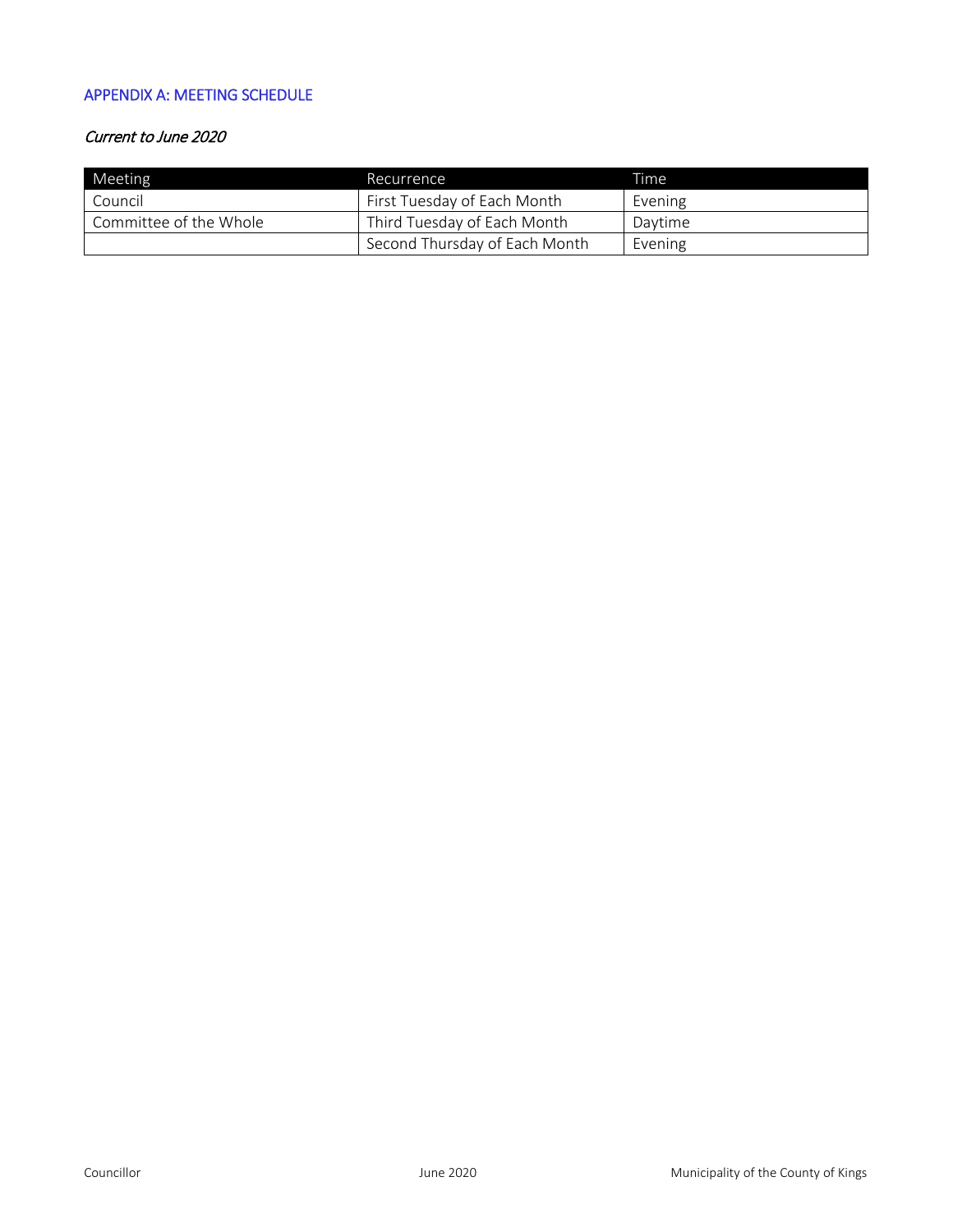

# Municipality of the County of Kings Job Description Mayor

#### POSITION TITLE: Mayor for the Municipality of the County of Kings

#### REVISION DATE: June 2020

POSITION SUMMARY: As the Mayor for the Municipality of the County of Kings, you have been elected by the constituents to provide leadership and representation for the entire Municipality and Council. The Mayor has the crucial role of working with all Councillors to make sound decisions that will potentially affect all members of your community. It is a great responsibility but also an exciting opportunity to serve your community and represent their interests.

*Position Descriptions are intended to provide an outline of the general areas of responsibility and duties associated with a given position.*  Position Descriptions are not intended to capture the full breadth of tasks and/or assignments a Mayor may be required to complete at any *given time.* 

The Mayor is elected by the citizens of all nine districts and is accountable to both the citizenry of the Municipality and to Municipal Council. More specifically, the Mayor must act in accordance with the laws of Canada, Nova Scotia, and the Municipality. The Mayor shall adhere to and uphold the Municipality's Code of Conduct for Elected Municipal Officials. A copy of the Code is appended to and forms part of this Position Description.

Duties of the Mayor can typically, but not exclusively, be grouped into three functional areas: Corporate Responsibilities, Jurisdiction-Wide Responsibilities, and Council Administration and Proceedings.

The Mayor has **Corporate Responsibilities** to the Municipality, which are of primary importance. This responsibility relates in part to the Mayor's fiduciary responsibility to act in the financial best interest of the Municipality at all times. This may mean voting for matters in the interest of the body corporate, which may be out of step with the interests of an individual District or community. The Mayor's responsibility includes, but is not limited to, a corporate responsibility of consideration and approval of budgets, the annual audit, and administration of decisions under the Municipality's Planning Documents. Per s.15(3) *Municipal Government Act*, the Mayor may *monitor* the administration and government of the Municipality, communicate such information and recommend such measures to Council as will improve the finances, administration, and government of the Municipality.

Complementing the above areas of concern, the Mayor has **Jurisdiction-Wide Responsibilities** as a representative of all the communities within the Municipality. This takes shape in advancing plans and priorities that benefit the entire Municipality, such as the development and advancement of the Strategic Plan and deliberating Core Program Enhancements.

The Mayor leads Council Administration and Proceedings. As the Chair, the Mayor is responsible for ensuring the effective planning of each meeting, that meetings are conducted in accordance with the *Municipal Government Act*[, By-law 64: Meetings and Procedure](https://www.countyofkings.ca/upload/All_Uploads/COUNCIL/Bylaws/By-law%2064%20Meetings%20and%20Procedure.pdf) (that references Part II Bourinot's Rules of Order as the rules for debate), the Council Code of Conduct, and any other applicable legislation. In this, the Mayor is charged with acting in the interest of all Members of Council and the public to ensure meetings are conducted in a way that permits participation and ensures decisions are made without confusion.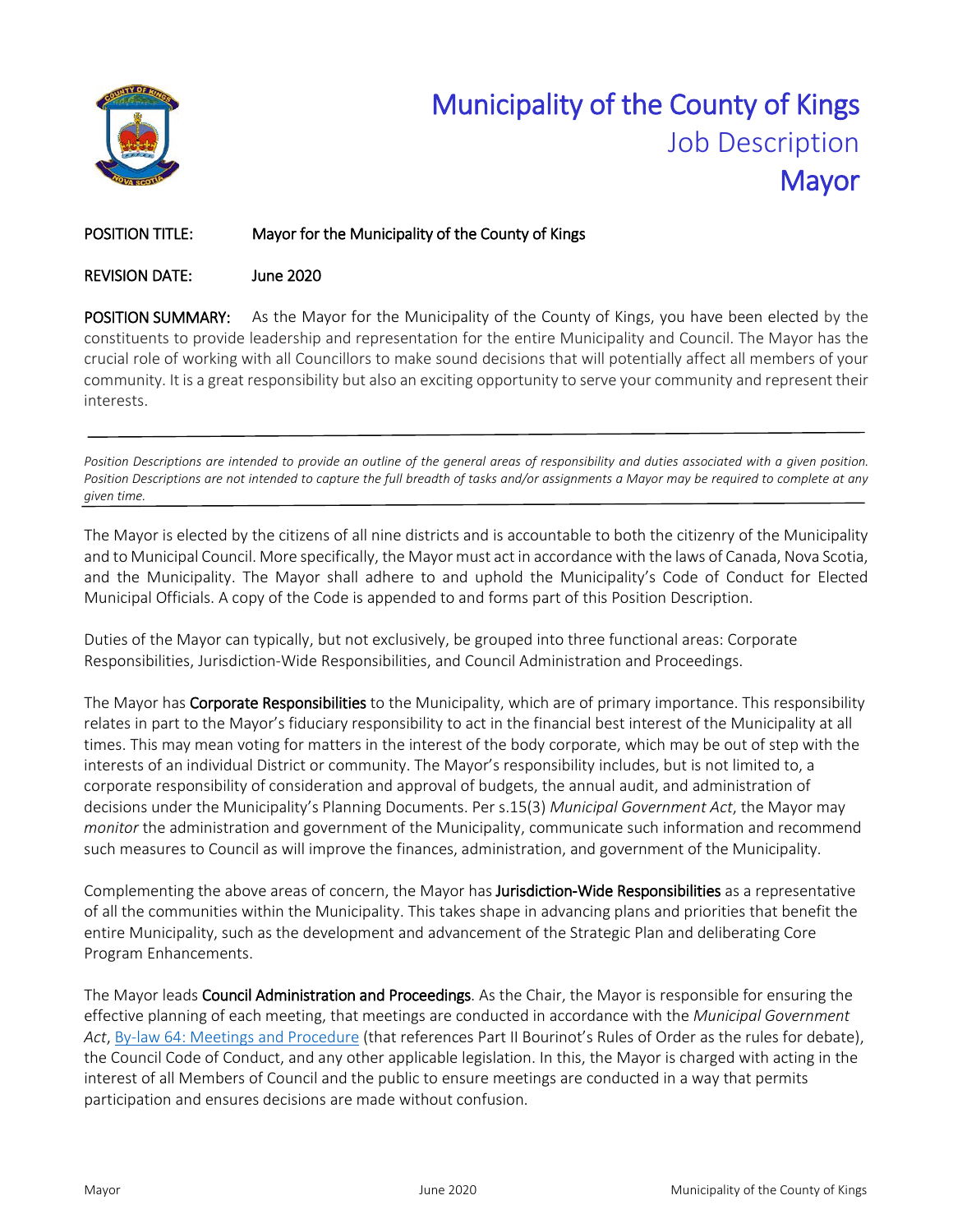#### Reporting Structure

Council has one employee: the Chief Administrative Officer (CAO). Pursuant to Part II *Municipal Government Act*, the CAO is responsible to Council for the proper administration of the affairs of the Municipality. Municipal Managers report to Directors, and Directors to the CAO. Council instruction is to be provided solely to the CAO. Members of Council do not instruct staff other than the CAO and that instruction is by motion of Council (with the exception of instruction provided pursuant to s.22 *Municipal Government Act*).

#### Legislative Functions

Decisions of Council are mainly operationalized through Council's passage of resolutions (motions), Policies, and By-laws. Resolutions tend to be related to certain specific one-time decisions that the CAO is not otherwise permitted to operationalize, or decisions that are set out in a Policy or By-law as being a direct responsibility of Council.

Policies typically authorize the CAO to operationalize routine matters as of right, while By-laws are enacted by Council to cover substantive areas of public (municipal) policy. Council's role in this regard normally involves requesting reports and information to be reviewed, considering the contents of said report, and rendering an informed and evidenced-based decision on the adoption of a resolution, Policy, or By-law.

# JOB DUTIES & RESPONSIBILITIES Liaison and Oversight

- The Mayor may monitor the administration and government of the Municipality, and communicate such information and recommend such measures to the Council as will improve the finances, administration, and government of the Municipality.
- The Mayor will work closely with the Chief Administrative Officer regarding key strategic priorities, projects, and accountability.
- The Mayor is considered the spokesperson for the Municipality, and will respond to media and other enquiries on behalf of the Municipality, unless otherwise deferred to staff or a Councillor.
- The Mayor functions as the liaison with many organizations, groups, and other levels of government. Some examples include:
	- Annapolis Valley First Nation
	- Glooscap First Nation
	- The seven (7) Villages, and three (3) Towns within Kings County
	- Other neighbouring Municipalities
	- Provincial and Federal Government representatives
	- 14 Wing Greenwood
	- Local Business and Industry Groups

#### Strategic Decision Making through Council, Committee of the Whole, and Committee Meetings

- The Mayor, as with all Members of Council, shall play an active role in assessing and supporting the Municipality's Strategic Plan, including the Vision, Mission, and Key Strategic Priorities.
- The Mayor shall participate in the administration of particular grant programs.
- All Members of Council, and particularly the Mayor, have an important role in supporting the advocacy work of the Municipality, particularly with other levels of government and community organizations.
- The Mayor shall act as the Chair of all Committee of the Whole Meetings and Council Meetings unless otherwise unavailable.
- The Mayor is specifically appointed to a number of Committees per policy, and is also considered an ex-officio member of Committees or Sub-Committees as directed by the Committees and Governance By-law.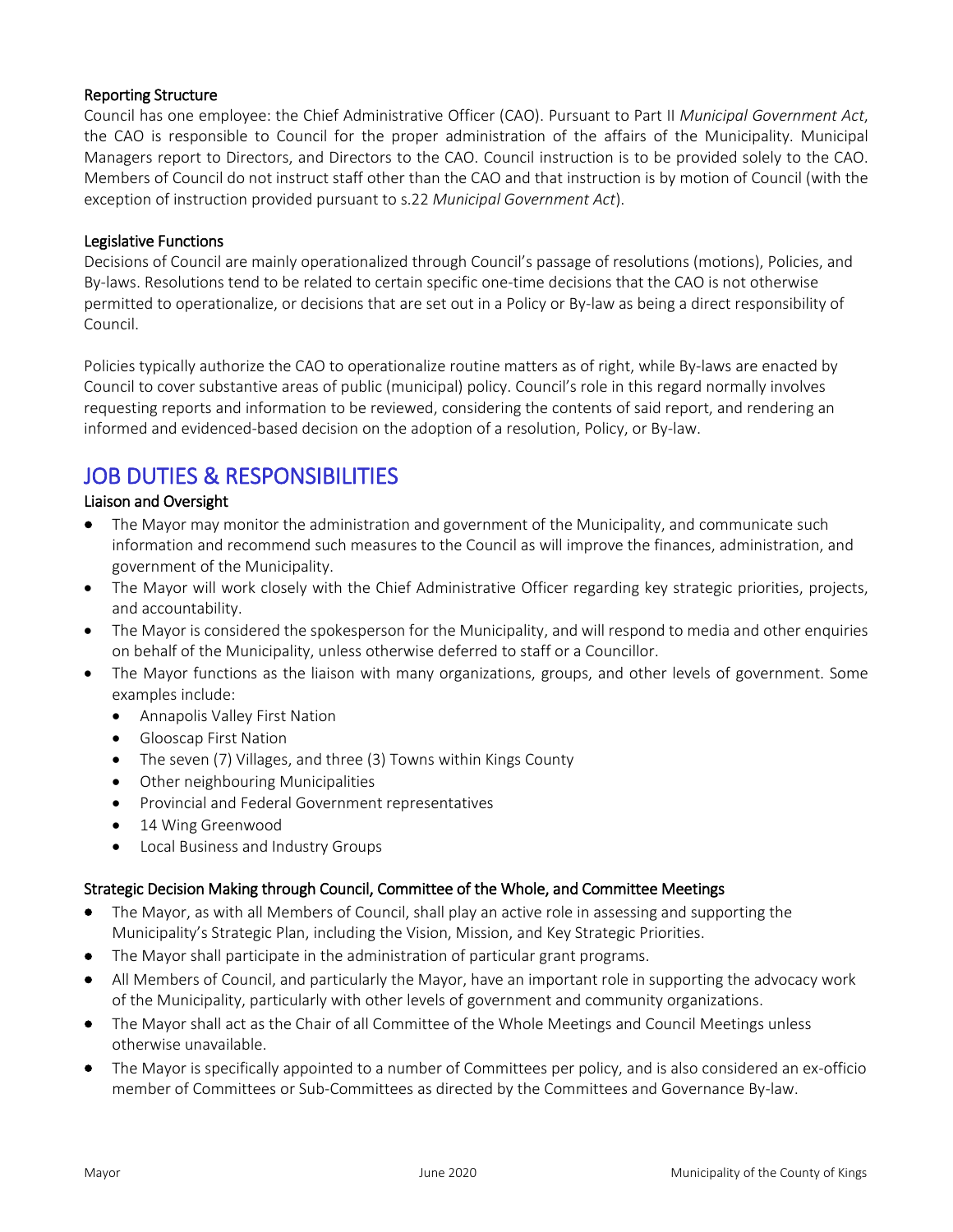#### Community Engagement & Events

- As the Council spokesperson and representative of the entire Municipality, the Mayor is often called upon to attend, and many times speak at, a wide variety of community events and engagement opportunities. Each year the Mayor will be requested to attend particular events hosted by the Municipality including the volunteer celebration and awards, District-specific meetings (Community Conversations), and Remembrance Day celebrations.
- The Mayor is encouraged to engage with residents at internally or externally organized events.
- All Members of Council have an important role in supporting the advocacy work of the Municipality, particularly with other levels of government and community organizations.

#### Meeting Preparation

- The Mayor must be prepared for every meeting they attend, including the duties of chairing the meeting. This may include, but is not limited to:
	- Working with staff on the development of agendas;
	- Submitting items for inclusion on Council or Committee Agendas;
	- Discussions with staff regarding particular items to come before a meeting, and additional information regarding matters to be address in closed session;
	- Reading of Meeting Package as released;
	- Becoming familiar with any items to be discussed;
	- Research and discussions with staff for clarification; and
	- Preparation of speaking points and questions.
- The Mayor is expected to attend all meetings of Council and the Committees to which the Mayor has been appointed. Per s.17(4) *MGA*, any Member of Council who, without leave of the Council, is absent from three consecutive regular meetings ceases to be qualified to serve as a Member of Council.
- The Mayor may attend meetings of Villages or community organizations of interest.
- The Mayor may assume the duties of another Member who is on leave.
- Every Member of Council may be appointed to Committees of Council, Intermunicipal Service Corporations, and/or Committees and Boards of external organizations. Most meetings are held monthly or quarterly and vary between daytime and evening sessions. A comprehensive listing of Committees to which Members of Council may be appointed is published and can be found [here.](https://www.countyofkings.ca/government/committees.aspx)

#### Training, Conferences, and Research

- The Mayor will have the opportunity to attend conferences hosted by organizations such as the Nova Scotia Federation of Municipalities (Fall, Spring), the Federation of Canadian Municipalities, the Atlantic Mayors Congress, and others specific to topic areas.
- In supporting the decision making duties of Council and committees, the Mayor may undertake independent research on topics of interest that relate to current or future projects within the Municipality.

#### **Travel**

• The Mayor will re required to travel across the Municipality for meetings with partners, groups and constituents, to meetings at the Municipal Building, and to other meetings outside of the County of Kings.

#### Working with Constituents

- Constituents will reach out to the Mayor for a wide variety of reasons. Some examples may include:
	- Questions and concerns regarding Municipal operations;
	- Questions and concerns regarding other government operations;
	- Requesting support to advocate on behalf of the individual or group; and
	- Requesting support for community groups.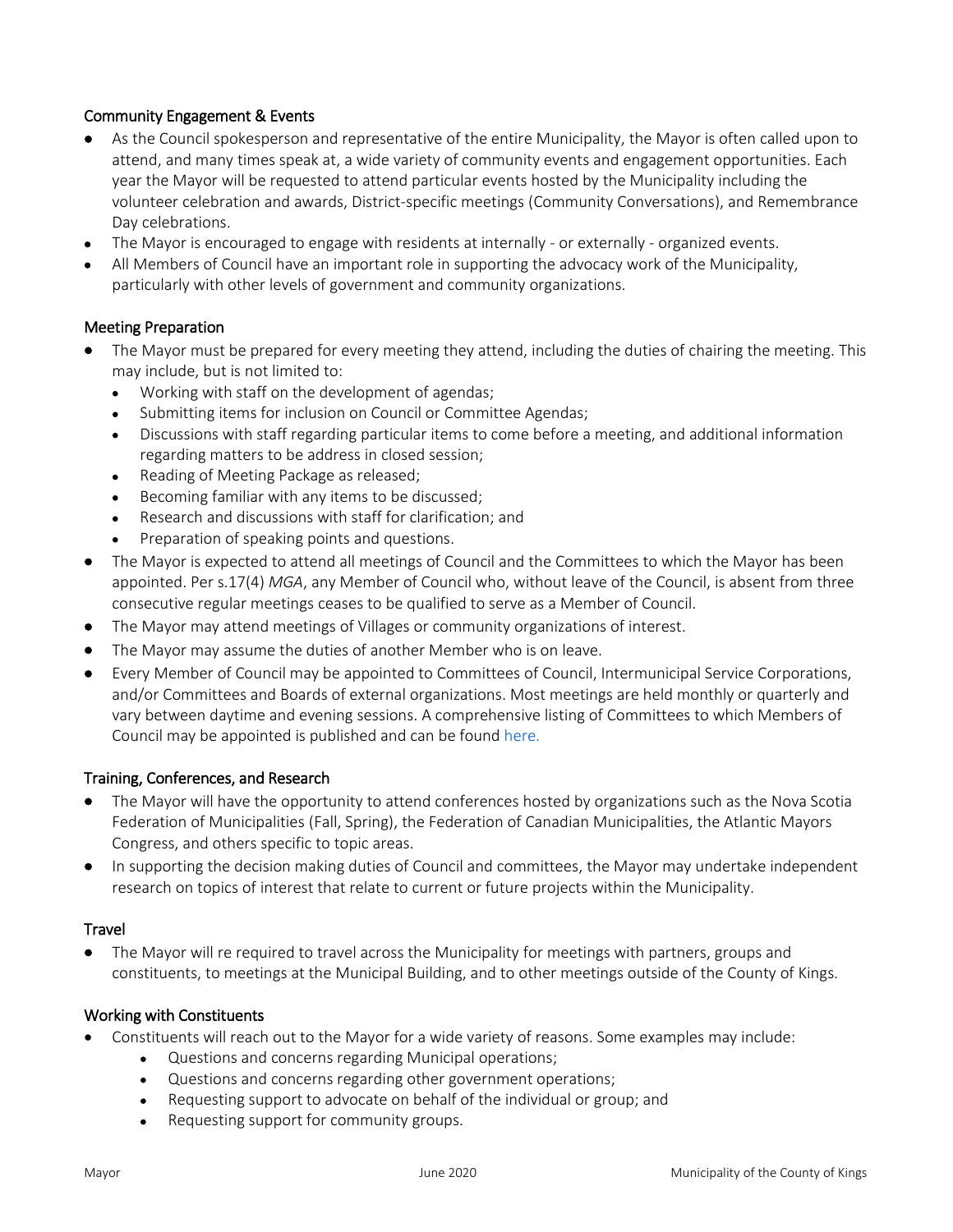- Reaching out to and liaising with other levels of government and partners to help attain information for or advocate on behalf of a constituent; or
- Assistance in navigating Municipal By-laws and Polices.

# LEGISLATIVE and ADDITIONAL REQUIREMENTS

#### Municipal Government Act

- The *[Municipal Government Act](https://nslegislature.ca/sites/default/files/legc/statutes/municipal%20government.pdf)* (MGA) is the legislation that allows municipalities to operate. It is the guiding document for all municipalities. The following sections of the MGA specifically relate to a Mayor as an individual, and requirements on the role of a Mayor:
	- s. 14 Powers of council
	- s. 15 Mayor or warden
	- s. 17 Mayor or councillor resignation
	- s. 18 Employment restrictions for former council member
	- s. 19 Council Meetings
	- s. 20 Quorum of Council
	- s. 21 Voting at a Council Meeting
	- s. 22 Open Meetings and Exceptions
	- s. 23 Council may make policies
	- s. 24 Standing, special and advisory committees
	- s. 30 Council and chief administrative officer relationship

#### Municipal Conflict of Interest Act

All elected officials must be well informed of the requirements under the *Municipal Conflict of Interest Act*.

## REQUIRED QUALIFICATIONS AND TRAINING

#### Qualifications Required Under the Municipal Elections Act

Eligibility as councillor (Applies to eligibility as a Mayor per s.2(f))

17 (1) *Except as otherwise provided in this Act, every person shall be qualified to be elected as councillor who*

*(a) is a Canadian citizen of the full age of eighteen years at the time of nomination;*

*(b) has been ordinarily resident in the municipality or in an area annexed to the municipality for a period of six months preceding nomination day, and continues to so reside;*

*(c) has obtained a certificate in the prescribed form from the clerk, treasurer, collector or other official having knowledge of the facts that, as of nomination day, the charges that are liens on the person's property and the taxes due to the municipality by the person have been fully paid or all instalments or interim payments that are due as of nomination day have been paid; and (d) is not disqualified under this Act.*

(2) *A councillor who is otherwise qualified shall be eligible for re-election.* 

#### Education and Experience

Although no formal training or experience is required, there are multiple opportunities to learn more about municipal government through the Nova Scotia Federation of Municipalities, online learning through various universities, and through staff presentations.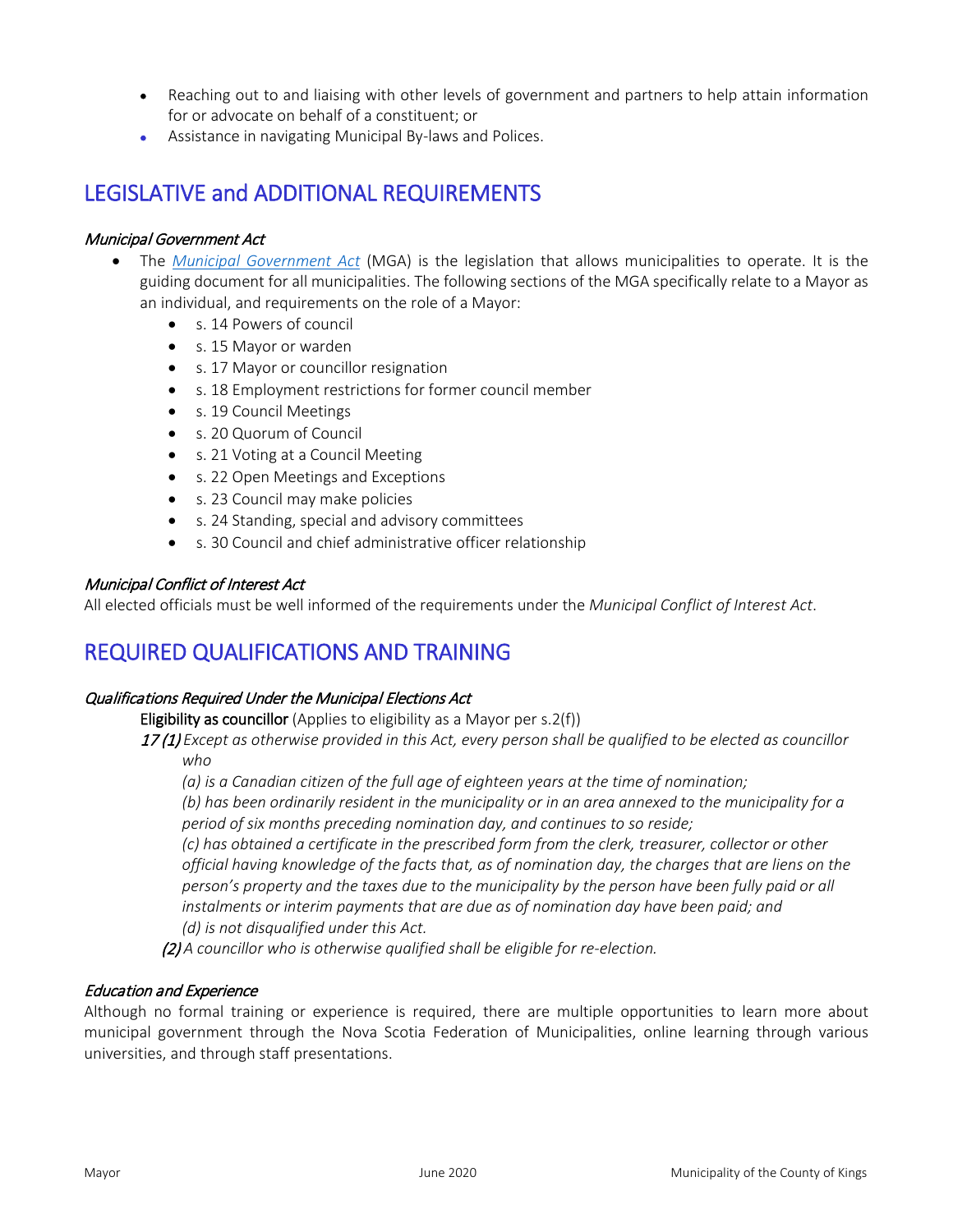#### Knowledge, Skills, Abilities

It is important to note that a Mayor, as with any Member of Council, may come from any walk of life and may have very different skill sets. Some knowledge, skills, and abilities may be brought to the Council table at the beginning of the term, while some may be developed over time. These skills include:

- Exceptional customer service/relationship skills;
- Superior organizational, analytical, research, problem solving and decision making skills;
- Ability to work well in a team environment;
- Ability to formulate and present informed opinions;
- Public speaking;
- Knowledge and understanding of rules of order.

[Policy FIN-05-002: Council and Committee Remuneration](https://www.countyofkings.ca/upload/All_Uploads/Council/policies/Finance/FIN-05-002%20Council%20and%20Committee%20Remuneration.pdf) defines remuneration for the Mayor. Other benefits are available.